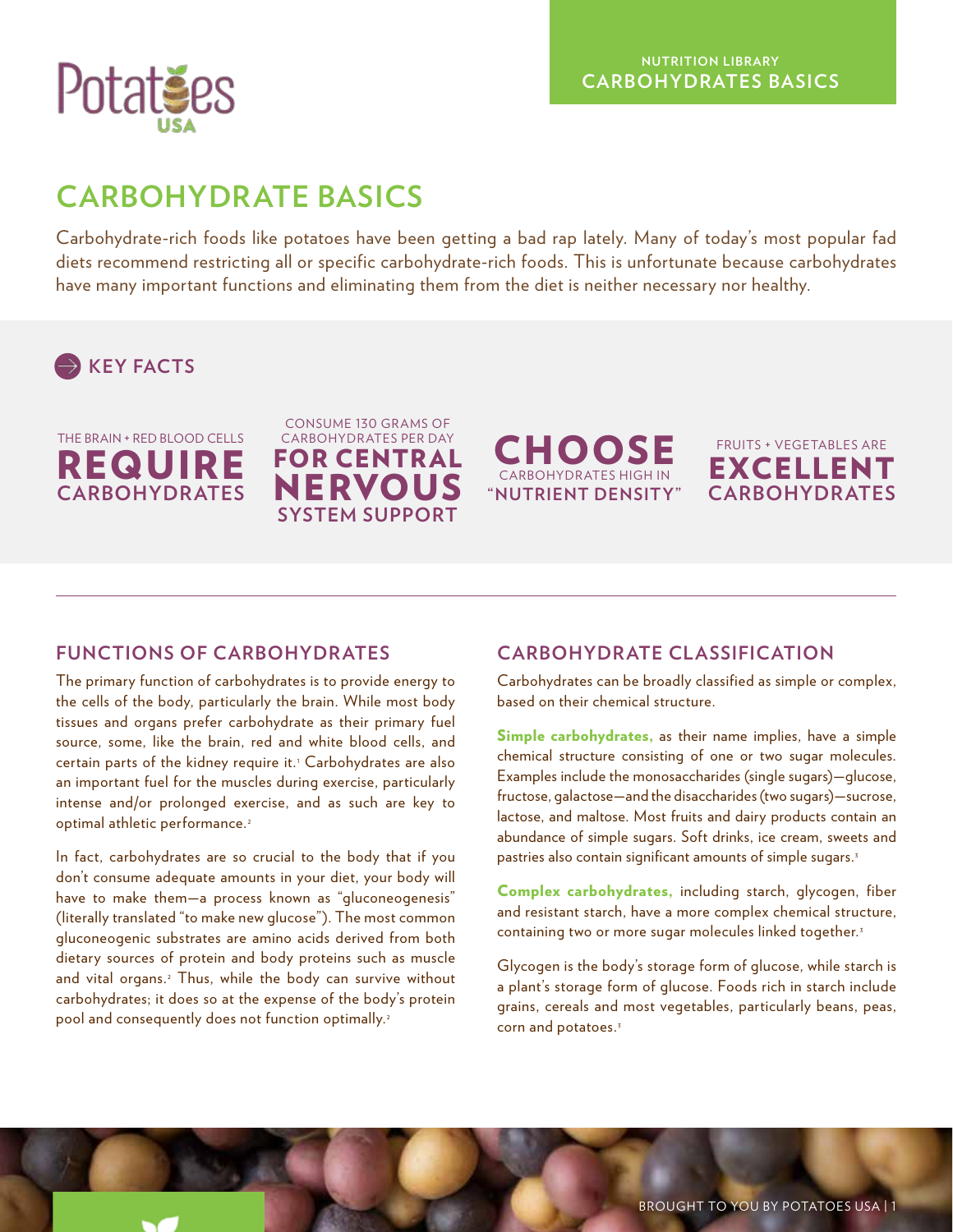Fiber is a unique type of complex carbohydrate. Our bodies lack the enzymes to digest and absorb fiber so, unlike other carbohydrates, fiber does not provide calories. Fiber is found naturally only in plant foods. Fiber-rich foods include beans and legumes, fruits, vegetables and whole grains. <sup>4</sup>

A type of complex carbohydrate that is gaining interest among nutrition scientists is resistant starch. Like fiber, resistant starch cannot be digested or absorbed in the small intestine, thus, it travels to the large intestine where it undergoes digestion in the colon (referred to as "colonic fermentation"). <sup>5</sup> Resistant starch shares similar physiological functions to fiber. Emerging evidence from animal studies and limited human research suggests that it may help improve gastrointestinal motility, maintain bowel regularity, favorably impact blood glucose and lipid levels, decrease energy density and enhance satiety when consumed with protein.<sup>5-7</sup> The future offers exciting opportunities to expand this growing field of research to see if the results will hold for larger samples of humans.

Of particular interest is the effect that resistant starch may have on the colonic environment (particularly its ability to stimulate the production of "good bacteria").<sup>8</sup> Natural resistant starch is found in foods such as legumes, bananas (especially underripe, slightly green bananas), some unprocessed whole grains and certain vegetables such as peas and potatoes. <sup>7</sup> The amount of resistant starch found in potatoes is highly dependent upon preparation methods. Cooking and then cooling potatoes significantly increases resistant starch.<sup>9</sup>

#### **CARBOHYDRATE RECOMMENDATIONS**

The current RDA for carbohydrates is 130 grams per day based on the amount needed to optimally support the central nervous system (i.e., the brain).<sup>1</sup> If you engage in physical activity, you need more carbohydrate. How much more depends on the intensity and duration of your exercise.10 The Food and Nutrition Board of the Institute of Medicine (the government body that sets the RDA) has recommended an acceptable macronutrient distribution range (AMDR) for carbohydrates of 45-65% of total daily energy intake.<sup>1</sup>

#### **CARBOHYDRATES AND YOUR HEALTH**

According to the 2015-2020 Dietary Guidelines for Americans, following a healthy eating pattern has been shown to reduce the risk of a number of chronic diseases including cardiovascular disease, Type 2 diabetes, certain cancers and some neurocognitive disorders. The 2015-2020 Dietary Guidelines state that for most individuals, following a healthy eating pattern would include an increase in total vegetable intake from all vegetable subgroups, in nutrient-dense forms and an increase in the variety of different vegetables consumed over time.<sup>11</sup>

## **CARBOHYDRATE CONTENT OF SELECT VEGETABLES**

| FOOD                                                      | <b>CARBOHYDRATE</b><br>(GRAMS) <sup>12</sup> |
|-----------------------------------------------------------|----------------------------------------------|
| <b>Broccoli</b><br>(1 medium stalk; 5.3 oz)               |                                              |
| Carrot<br>(1 carrot 7" long; 2.8 oz)                      |                                              |
| <b>Cauliflower</b><br>(1.6 medium head; 3.5 oz)           | 5                                            |
| Green (snap) beans<br>$(3/4 \text{ cup}; 3.0 \text{ oz})$ | 5                                            |
| Potato<br>(1 medium; 5.3 oz)                              | 26                                           |
| Summer squash<br>(1/2 medium; 3.5 oz)                     | 4                                            |
| Sweet corn<br>$(1$ medium ear; $3.2$ oz)                  | 18                                           |
| <b>Sweet potato</b><br>(1 medium; 4.6 oz)                 | 23                                           |
| <b>Tomato</b><br>$(1$ medium; $5.3$ oz $)$                |                                              |

Some people hold the misconception that they need to cut out carbohydrates to manage body weight. But scientific consensus asserts that excess calories are to blame for weight gain, not diet composition.<sup>11</sup> Instead of restricting carbohydrates from your diet, practice common sense when selecting carbohydrate-rich foods—choose nutrient dense whole grains, fruits and vegetables.

One medium-sized potato, for example, contains zero fat and cholesterol for a satisfying 110 calories. Eaten with the skin, the potato is an excellent source of vitamin C and a good source of potassium and vitamin B6.

For more nutrition information,





<sup>1.</sup> Food and Nutrition Board, Institute of Medicine of the National Academies. Dietary Reference Intakes for Energy, Carbohydrate, Fiber, fat, Fatty Acids, Cholesterol, Protein and Amino Acids. Washington, DC. The National Academies Press. 2002; pp 265.

<sup>2.</sup> Burke LM, Hawley JA, Wong SH, Jeukendrup AE. Carbohydrates for training and competition. J Sports Sci. 2011; 29(Suppl 1): S17-27

<sup>3.</sup> Food and Nutrition Board, Institute of Medicine of the National Academies. Dietary Reference Intakes for Energy,<br>Carbohydrate, Fiber, fat, Fatty Acids, Cholesterol, Protein and Amino Acids. Washington, DC. The National Press. 2002; pp 275-276.

<sup>4.</sup> Food and Nutrition Board, Institute of Medicine of the National Academies. Dietary Reference Intakes for Energy,<br>Carbohydrate, Fiber, fat, Fatty Acids, Cholesterol, Protein and Amino Acids. Washington, DC. The National Press. 2002; pp 266-268.

<sup>5.</sup> Lattimer JM, Haub MD. Effects of dietary fiber and its components on metabolic health. Nutrients 2010, 2, 1266-1289; doi:10.3390/nu2121266

<sup>6.</sup> Birt DF, Boylston T, Hendrich S, Jane JL, Hollis J, Li L, McClelland J, Moore S, Phillips GJ, Rowling M, Schalinske<br>K, Scott MP, Whitley EM. Resistant starch: promise for improving human health. Adv Nutr. 2013 Nov 6;4(6

<sup>7.</sup> Keenan MJ, Zhou J, Hegsted M, Pelkman C, Durham HA, Coulon DB, Martin RJ. Role of resistant starch in improving<br>gut health, adiposity, and insulin resistance. Adv Nutr. 2015 Mar 13;6(2):198-205.

<sup>8.</sup> Murphy MM, Douglass JS, Birkett A. Resistant starch intakes in the United States. J Am Diet Assoc. 2008;108:67-78

<sup>9.</sup> Higgins JA, Brown IL. Resistant starch: a promising dietary agent for the prevention/treatment of inflammatory bowel disease and bowl cancer. Curr Opin Gastroenterol. 2013;29:190-194.

<sup>10.</sup> Raatz SK, et al. Resistant starch analysis of commonly consumed potatoes: Content varies by cooking method and service temperature but not by variety. Food Chem. 2016 Oct 1;208:297-300.

<sup>11.</sup> U.S. Department of Health and Human Services and U.S. Department of Agriculture. 2015 – 2020 Dietary Guidelines for Americans. 8th Edition. December 2015. Available at http://health.gov/dietaryguidelines/2015/guidelines/.

<sup>12.</sup> Department of Health and Human Services. Food and Drug Administration. Food Labeling; Guidelines for Voluntary<br>Nutrition Labeling of Raw Fruits, Vegetables, and Fish; Correction. 21 CFR Part 101 [Docket No. 2001N-0548]